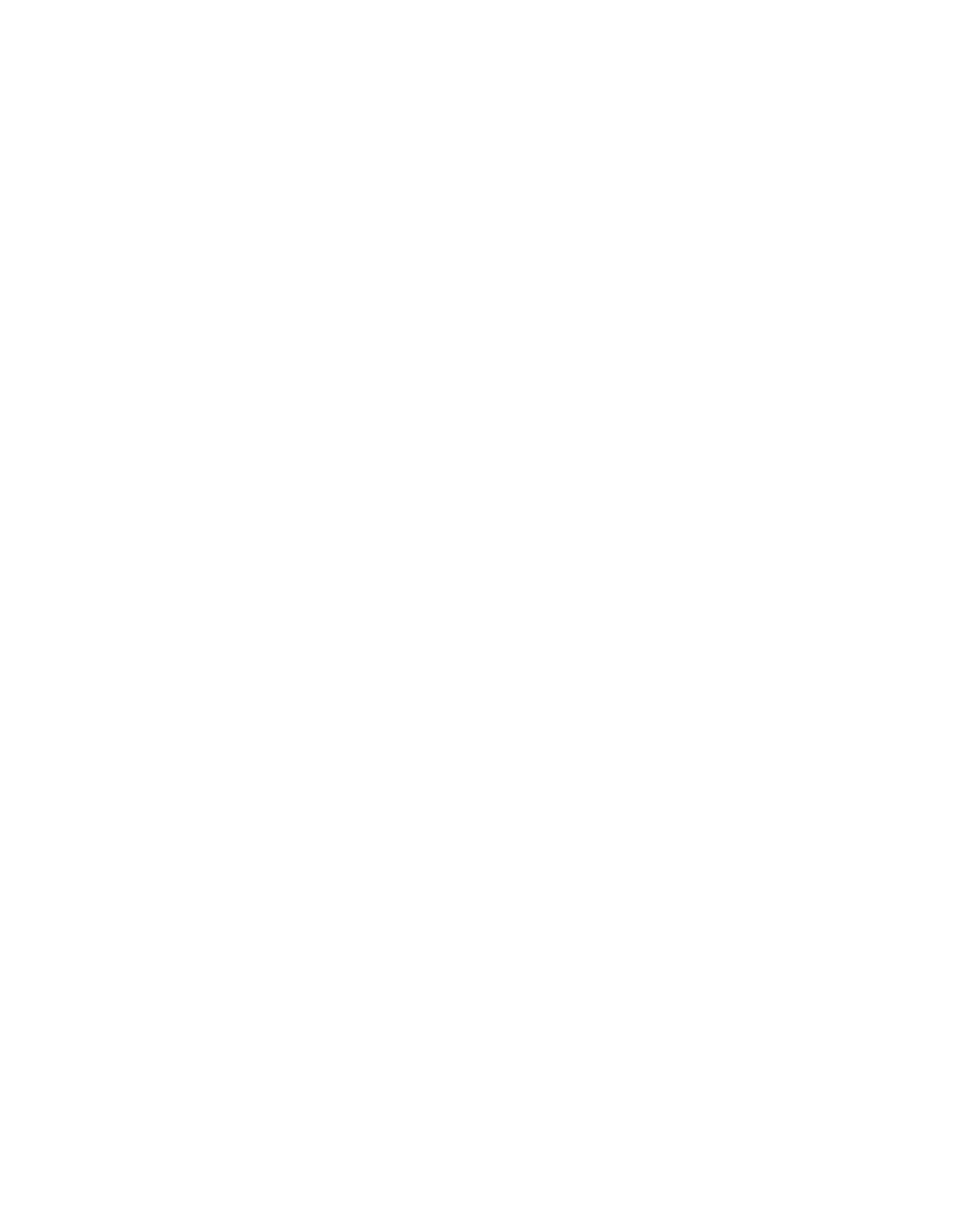### **NOTE ON "THE SMOOTHING EFFECT OF INTEGRATION** IN  $\mathbb{R}^d$  AND THE ANOVA DECOMPOSITION"

#### MICHAEL GRIEBEL, FRANCES Y. KUO, AND IAN H. SLOAN

Abstract. This is a note on [Math. Comp. **82**, 383–400 (2013)]. We first report a mistake, in that the main result Theorem 3.1, though correct, does not as claimed apply to the Asian option pricing problem. This is because assumption (3.3) in the theorem is not satisfied by the Asian option pricing problem. In this note we present a strengthened theorem, which removes that assumption. The new theorem is immediately applicable to the Asian option pricing problem with the standard and Brownian bridge constructions. Thus the option pricing conclusions of our original paper stand.

#### 1. Background

In [3] we studied a *d*-variate integration problem of the form

$$
I_d(f)\,:=\,\int_{\mathbb{R}^d}f(\boldsymbol{x})\,\rho_d(\boldsymbol{x})\,\mathrm{d}\boldsymbol{x},
$$

where  $\rho_d$  is a product of univariate  $\mathcal{N}(0,1)$  Gaussian probability densities, and

$$
f(\boldsymbol{x}) := \max(\phi(\boldsymbol{x}), 0),
$$

with *ϕ* a smooth function of all variables.

The main theorem, Theorem 3.1, states that under certain assumptions the ANOVA decomposition of *f* has every term smooth except for the very highest term, the one that depends on all the variables.

Though the theorem is correct as stated, it does not as claimed apply to the Asian option pricing problem because one of the assumptions in the theorem, Equation (3.3), is not satisfied for that problem.

The purpose of this note is first to point out the mistake in the option pricing application in [3], and then to present a strengthened form of the main theorem which does not need assumption  $(3.3)$ . The new result (Theorem 1) below is immediately applicable to the Asian option pricing problem in the standard and Brownian bridge formulations, thus the conclusions of paper [3] stand.

*⃝*c XXXX American Mathematical Society

Received by the editor November 2015.

<sup>2010</sup> *Mathematics Subject Classification.* Primary 41A63, 41A99. Secondary 65D30.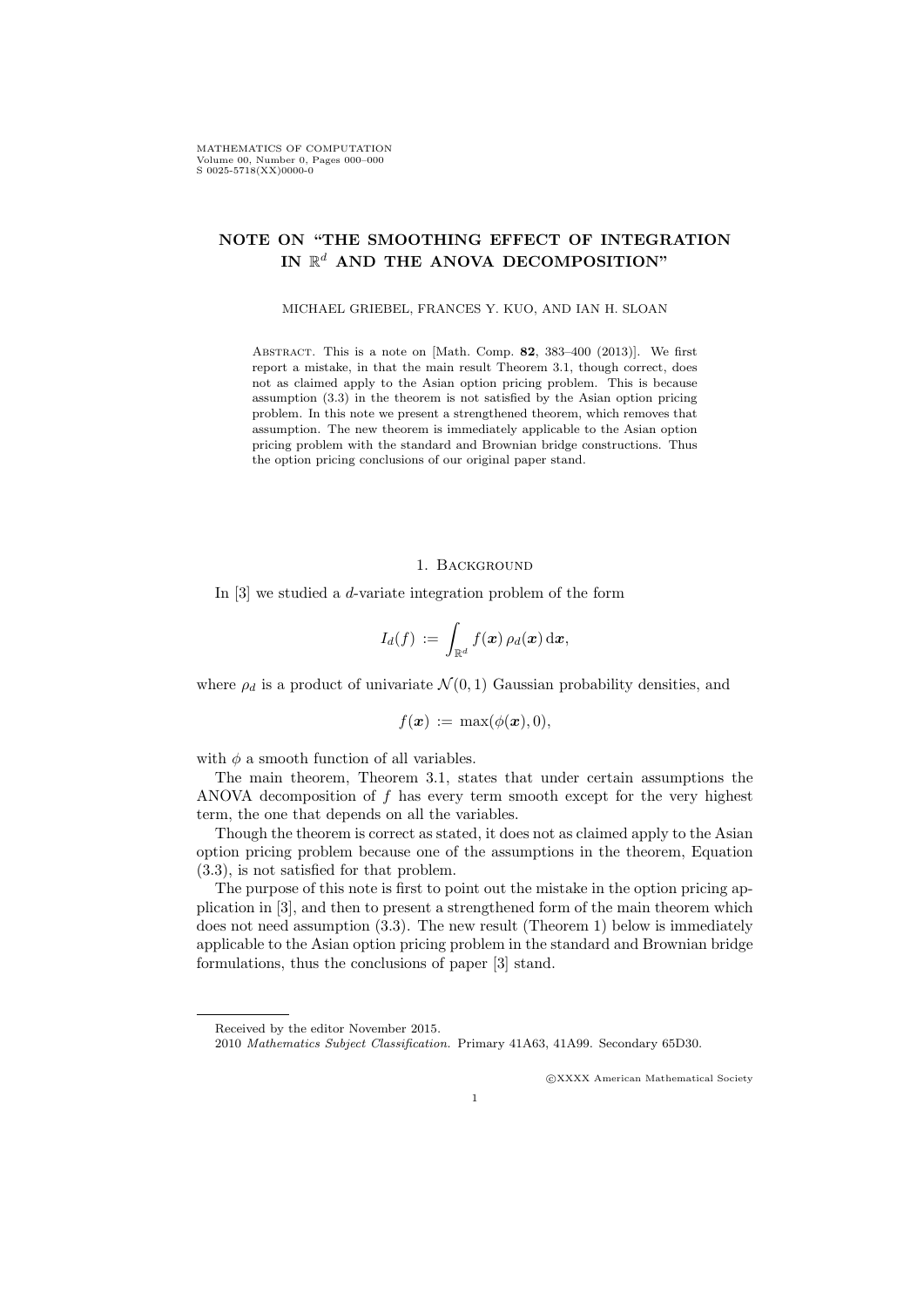#### 2. The option pricing mistake

In [3, Pages 396–397], we considered integrands arising from the Asian option pricing problem, which take the form  $f(x) = \phi(x)_+ := \max(\phi(x), 0)$ , and in particular, in [3, Equation (4.2)]

(1) 
$$
\phi(\boldsymbol{x}) = \frac{S_0}{d} \sum_{\ell=1}^d \exp\left(\left(\mu - \frac{\sigma^2}{2}\right) \ell \Delta t + \sigma \sum_{i=1}^d A_{\ell,i} x_i\right) - K.
$$

We claimed erroneously that, in the case of the standard and Brownian bridge constructions, we have for each *j* and each fixed  $\mathbf{x}_{\mathcal{D}\setminus\{i\}}$ , where  $\mathcal{D} = \{1, 2, \ldots, d\}$ , that

$$
\phi(\boldsymbol{x}) = \phi(x_j, \boldsymbol{x}_{\mathfrak{D}\setminus\{j\}}) \rightarrow \begin{cases} +\infty & \text{as } x_j \rightarrow +\infty, \\ -K & \text{as } x_j \rightarrow -\infty. \end{cases}
$$

The correct observation is that

(2) 
$$
\phi(\boldsymbol{x}) = \phi(x_j, \boldsymbol{x}_{\mathfrak{D}\setminus\{j\}}) \rightarrow \begin{cases} +\infty & \text{as } x_j \rightarrow +\infty, \\ B_j(\boldsymbol{x}_{\mathfrak{D}\setminus\{j\}}) & \text{as } x_j \rightarrow -\infty, \end{cases}
$$

where

$$
(3) \qquad B_j(\boldsymbol{x}_{\mathfrak{D}\setminus\{j\}}):=\frac{S_0}{d}\sum_{\substack{\ell=1\\A_{\ell,j}=0}}^d\exp\left(\left(\mu-\frac{\sigma^2}{2}\right)\ell\Delta t+\sigma\sum_{\substack{i=1\\i\neq j}}^d A_{\ell,i}x_i\right)-K.
$$

If *j* is such that the set  $\{\ell \in \mathfrak{D} : A_{\ell,j} = 0\}$  is not empty, then  $B_j(\mathbf{x}_{\mathfrak{D}\setminus\{j\}})$  can take all values between  $-K$  and  $+\infty$ , from which it follows that the condition [3, Equation (3.3)], namely

(4) for each 
$$
\mathbf{x}_{\mathfrak{D}\setminus\{j\}} \in \mathbb{R}^{\mathfrak{D}\setminus\{j\}}
$$
 there exists  $x_j \in \mathbb{R}$  such that  $\phi(x_j, \mathbf{x}_{\mathfrak{D}\setminus\{j\}}) = 0$ ,

does *not* hold in general. Hence Theorem 3.1 as it stands does *not* apply to the Asian option pricing problem.

#### 3. New theorem in place of Theorem 3.1

The following theorem strengthens Theorem 3.1, in that the condition (4), or [3, Equation (3.3)], is no longer required. We show that integration with respect to  $x_j$ can have a smoothing effect: we prove that

$$
(P_j f)(\boldsymbol{x}) := \int_{-\infty}^{\infty} f(x_1,\ldots,x_{j-1},t_j,x_{j+1},\ldots,x_d) \rho(t_j) dt_j
$$

belongs to the Sobolev space  $\mathcal{W}_{\mathcal{D}\setminus\{j\},p,\rho_{\mathcal{D}\setminus\{j\}}}^r$  provided that a number of conditions on  $\phi$  are satisfied:

- (i)  $\phi \in \mathcal{W}_{d,p,\rho_d}^r \cap \mathcal{C}^{\infty}(\mathbb{R}^d)$ .
- (ii)  $D_j \phi := \partial \phi / \partial x_j$  is always positive or always negative.
- (iii) Special conditions on  $\phi$  hold, see (6) and (7) below

Here  $r \geq 1$ ,  $p \in [1,\infty)$ ,  $\rho$  is a strictly positive univariate probability density function, and  $\rho_d(\boldsymbol{x}) := \prod_{j=1}^d \rho(x_j)$ . Some discussion on Sobolev spaces can be found in [3];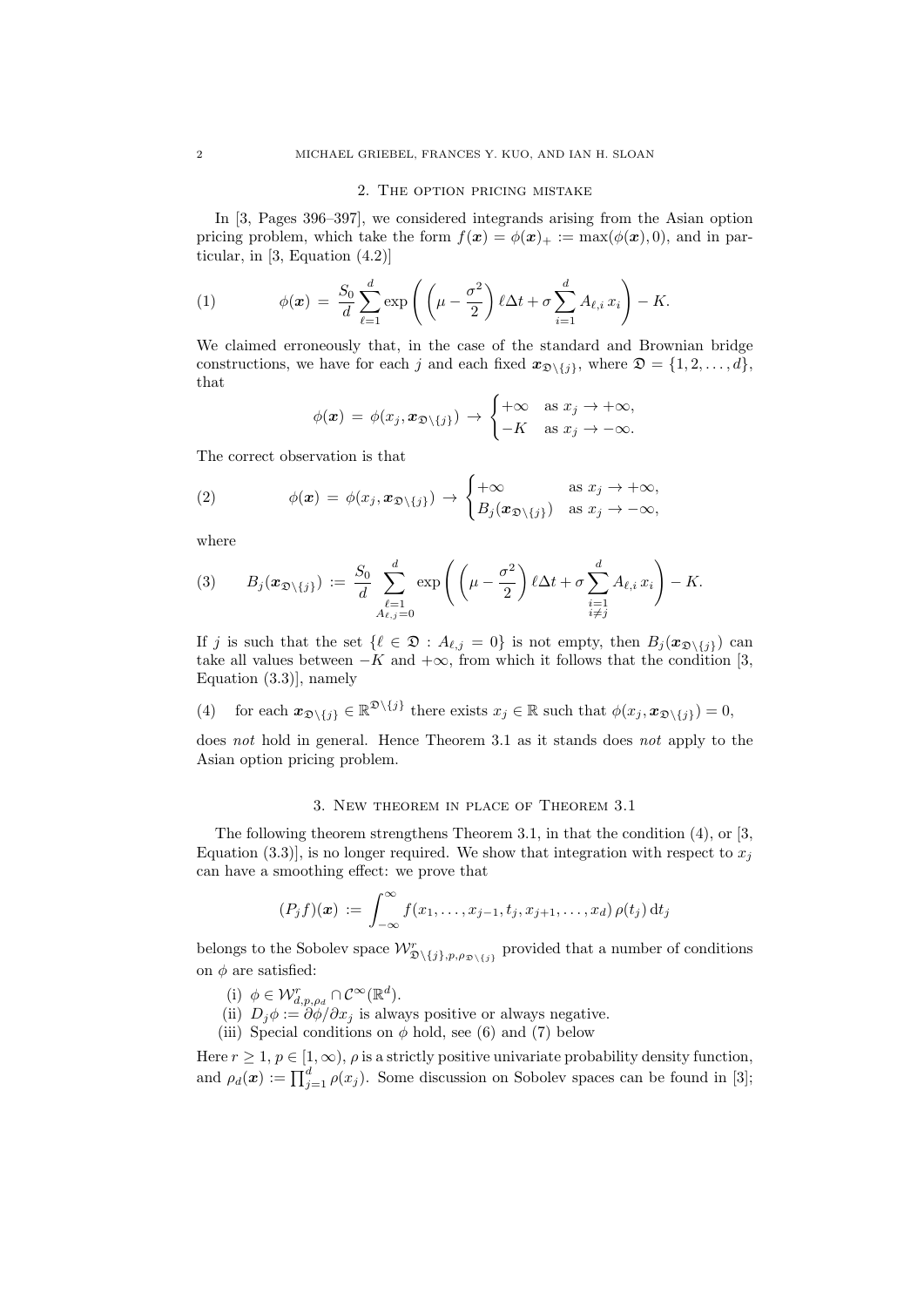for more details see [2]. Note that if  $g \in \mathcal{W}_{d,p,\rho_d}^r$  then for any multi-index  $\alpha =$  $(\alpha_1, \ldots, \alpha_d)$  with  $|\alpha| := \alpha_1 + \cdots + \alpha_d \leq r$ , the weak derivative

$$
(D^{\alpha}g)(\boldsymbol{x}) := (D_1^{\alpha_1} \cdots D_d^{\alpha_d}g)(\boldsymbol{x}) := \frac{\partial^{|\boldsymbol{\alpha}|}g}{\partial x_1^{\alpha_1} \cdots \partial x_d^{\alpha_d}}(\boldsymbol{x})
$$

satisfies

$$
\int_{\mathbb{R}^d} |(D^{\boldsymbol{\alpha}}g)(\boldsymbol{x})|^p\,\rho_d(\boldsymbol{x})\,\mathrm{d}\boldsymbol{x}\,<\,\infty.
$$

For  $\mathbf{u} \subseteq \mathfrak{D}$ , the space  $\mathcal{W}_{\mathbf{u},p,\rho_{\mathbf{u}}}^r$  is a subspace of  $\mathcal{W}_{d,p,\rho_d}^r$  containing functions that are constant with respect to the components whose indices are outside of **u**, that is, functions that depend only the variables  $x_{\mathbf{u}} := (x_j)_{j \in \mathbf{u}}$ , and  $\rho_{\mathbf{u}}(x_{\mathbf{u}}) := \prod_{j \in \mathbf{u}} \rho(x_j)$ .

The proof builds upon the original proof of Theorem 3.1, but it requires several additional elements. For clarity we provide a complete proof here. The proof makes use of the inheritance and implicit function theorems, see [3, Theorems 2.2 and 2.3]. Note that all occurrences of the closure of  $U_j$  in [3, Theorem 2.3], denoted there by  $\overline{U_j}$ , should be replaced by just the set  $U_j$  itself.

**Theorem 1.** Let  $r \geq 1$ ,  $p \in [1,\infty)$ , and let  $\rho \in C^{\infty}(\mathbb{R})$  be a strictly positive *probability density function. Let*

$$
f(\mathbf{x}) = \phi(\mathbf{x})_+, \quad \text{where} \quad \phi \in \mathcal{W}_{d,p,\rho_d}^r \cap \mathcal{C}^\infty(\mathbb{R}^d).
$$

*Let*  $j \in \mathcal{D}$  *be fixed and suppose that* 

$$
(D_j \phi)(\mathbf{x}) \neq 0 \quad \text{for all} \quad \mathbf{x} \in \mathbb{R}^d.
$$

*Denoting*  $y := x_{\mathfrak{D} \setminus \{j\}}$  *so that*  $x = (x_j, y)$ *, let* 

$$
U_j := \{ \mathbf{y} \in \mathbb{R}^{\mathfrak{D} \setminus \{j\}} : \phi(x_j, \mathbf{y}) = 0 \text{ for some } x_j \in \mathbb{R} \},
$$
  
\n
$$
U_j^+ := \{ \mathbf{y} \in \mathbb{R}^{\mathfrak{D} \setminus \{j\}} : \phi(x_j, \mathbf{y}) > 0 \text{ for all } x_j \in \mathbb{R} \},
$$
  
\n
$$
U_j^- := \{ \mathbf{y} \in \mathbb{R}^{\mathfrak{D} \setminus \{j\}} : \phi(x_j, \mathbf{y}) < 0 \text{ for all } x_j \in \mathbb{R} \}.
$$

*If*  $U_j$  *is not empty, then*  $U_j$  *is open, and there exists a unique function*  $\psi \equiv \psi_j \in$  $\mathcal{C}^r(U_j)$  such that  $\phi(x_j, y) = 0$  if and only if  $x_j = \psi(y)$  for  $y \in U_j$ . In this case we *assume that every function of the form*

(5) 
$$
\begin{cases} g(\mathbf{y}) = \beta \frac{\prod_{i=1}^{a} [(D^{\alpha^{(i)}} \phi)(\psi(\mathbf{y}), \mathbf{y})]}{[(D_j \phi)(\psi(\mathbf{y}), \mathbf{y})]^b} \rho^{(c)}(\psi(\mathbf{y})), \quad \mathbf{y} \in U_j, \\ \text{where } \beta, a, b, c \text{ are integers and } \alpha^{(i)} \text{ are multi-indices with the constraints} \\ 2 \le a \le 2r - 2, \quad 1 \le b \le 2r - 3, \quad 0 \le c \le r - 2, \quad |\alpha^{(i)}| \le r - 1, \end{cases}
$$

*satisfies both*

(6)  $g(y) \to 0$  as **y** approaches a boundary point of  $U_j$  lying in  $U_j^+$  or  $U_j^-$ , *and*

(7) 
$$
\int_{U_j} |g(\boldsymbol{y})|^p \, \rho_{\mathfrak{D}\setminus\{j\}}(\boldsymbol{y}) \, \mathrm{d}\boldsymbol{y} < \infty.
$$

*Then*

$$
P_j f \in \mathcal{W}^r_{\mathfrak{D}\setminus\{j\},p,\rho_{\mathfrak{D}\setminus\{j\}}}.
$$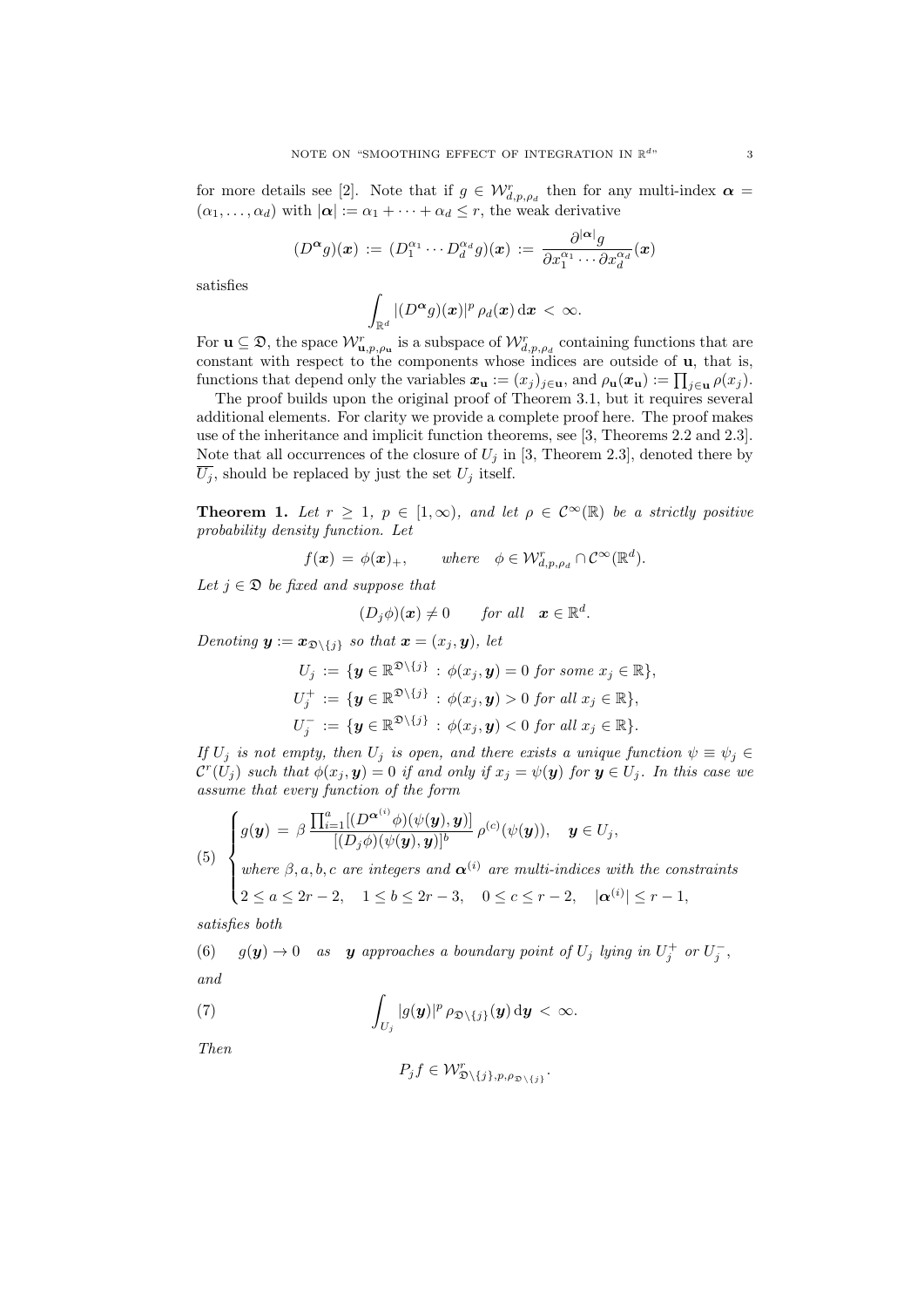Since  $\psi(\mathbf{y}) \to \pm \infty$  as **y** approaches a boundary point of  $U_j$  lying in  $U_j^-$  and  $U_j^+$ , respectively, a sufficient condition for (6) to hold is that

$$
\frac{\prod_{i=1}^{a}[(D^{\alpha^{(i)}}\phi)(x_j, y)]}{[(D_j\phi)(x_j, y)]^b} \rho^{(c)}(x_j) \le E(x_j)
$$

(8) for some  $E(x_i)$  independent of *y*, where  $E(x_i) \to 0$  as  $x_i \to \pm \infty$ .

*Proof.* The case  $r = 1$  is easy to prove, see [3, Equation (3.2)]. We therefore assume below that  $r \geq 2$ .

Given that  $\phi \in C^{\infty}(\mathbb{R}^d)$ ,  $(D_j \phi)(x) \neq 0$  for all  $x \in \mathbb{R}^d$ , and that  $U_j$  is not empty, it follows from the implicit function theorem [3, Theorem 2.3] that there exists a unique function  $\psi \in \mathcal{C}^r(U_j)$  for which

(9) 
$$
\phi(x_j, \mathbf{y}) = 0 \iff \psi(\mathbf{y}) = x_j \text{ for all } \mathbf{y} \in U_j.
$$

This justifies the existence of the function  $\psi$  as stated in the theorem.

For the function  $f(\mathbf{x}) = \phi(x_j, \mathbf{y})_+$  we can write  $P_j f$  as

(10) 
$$
(P_j f)(\mathbf{y}) = \int_{x_j \in \mathbb{R} \,:\, \phi(x_j, \mathbf{y}) \geq 0} \phi(x_j, \mathbf{y}) \rho(x_j) \,dx_j.
$$

Note that the condition  $(D_i \phi)(x) \neq 0$ , when combined with the continuity of  $D_i\phi$ , means that  $D_i\phi$  is either everywhere positive or everywhere negative. For definiteness we assume that

$$
(D_j \phi)(\boldsymbol{x}) \,>\, 0 \quad \text{for all} \quad \boldsymbol{x} \in \mathbb{R}^d;
$$

the other case is similar. It follows that, for fixed  $y$ ,  $\phi(x_j, y)$  is a strictly increasing function of  $x_j$ .

We now determine the limits of integration in (10). If  $y \in U_j^+$ , then we integrate *x*<sup>*j*</sup> from  $-\infty$  to  $\infty$ . On the other hand, if  $y \in U_j^-$ , then the integral is 0. The remaining scenario is that  $y \in U_j$ , in which case  $\phi(x_j, y)$  changes sign once as *x*<sub>*j*</sub> goes from  $-\infty$  to  $\infty$ , thus there exists a unique  $x_j^* = \psi(\mathbf{y}) \in \mathbb{R}$  for which  $\phi(x_j^*, y) = 0$ ; in this case we integrate  $x_j$  from  $\psi(y)$  to  $\infty$ . Hence we can write (10) as

$$
(P_j f)(\mathbf{y}) = \begin{cases} \int_{-\infty}^{\infty} \phi(x_j, \mathbf{y}) \rho(x_j) dx_j & \text{if } \mathbf{y} \in U_j^+, \\ \int_{\psi(\mathbf{y})}^{\infty} \phi(x_j, \mathbf{y}) \rho(x_j) dx_j & \text{if } \mathbf{y} \in U_j, \\ 0 & \text{if } \mathbf{y} \in U_j^-. \end{cases}
$$

Note that  $P_j f$  is continuous across the boundaries between  $U_j$  and  $U_j^+$  and between  $U_j$  and  $U_j^{\dagger}$ , since  $\psi(\mathbf{y})$  goes to  $-\infty$  as the value of *y* approaches a boundary point of  $U_j$  lying in  $U_j^+$ , while  $\psi(\mathbf{y})$  goes to  $+\infty$  as  $\mathbf{y}$  approaches a boundary point of  $U_j$ lying in  $U_j^-$ .

Below we will use repeatedly a multivariate extension of a result from classical 1-variable differential calculus: that if a real-valued function of a single variable is continuous in a neighborhood of  $c \in \mathbb{R}$  and has continuous pointwise derivatives for  $x > c$  and  $x < c$  separately, with the property that the derivatives as  $x \to c$  from above and below have a common finite limit, say  $\lambda$ , then (as a simple consequence of the mean-value theorem) the function is differentiable at *c*, and its derivative at  $c$  is  $\lambda$  (i.e., its derivative is continuous at  $c$ ).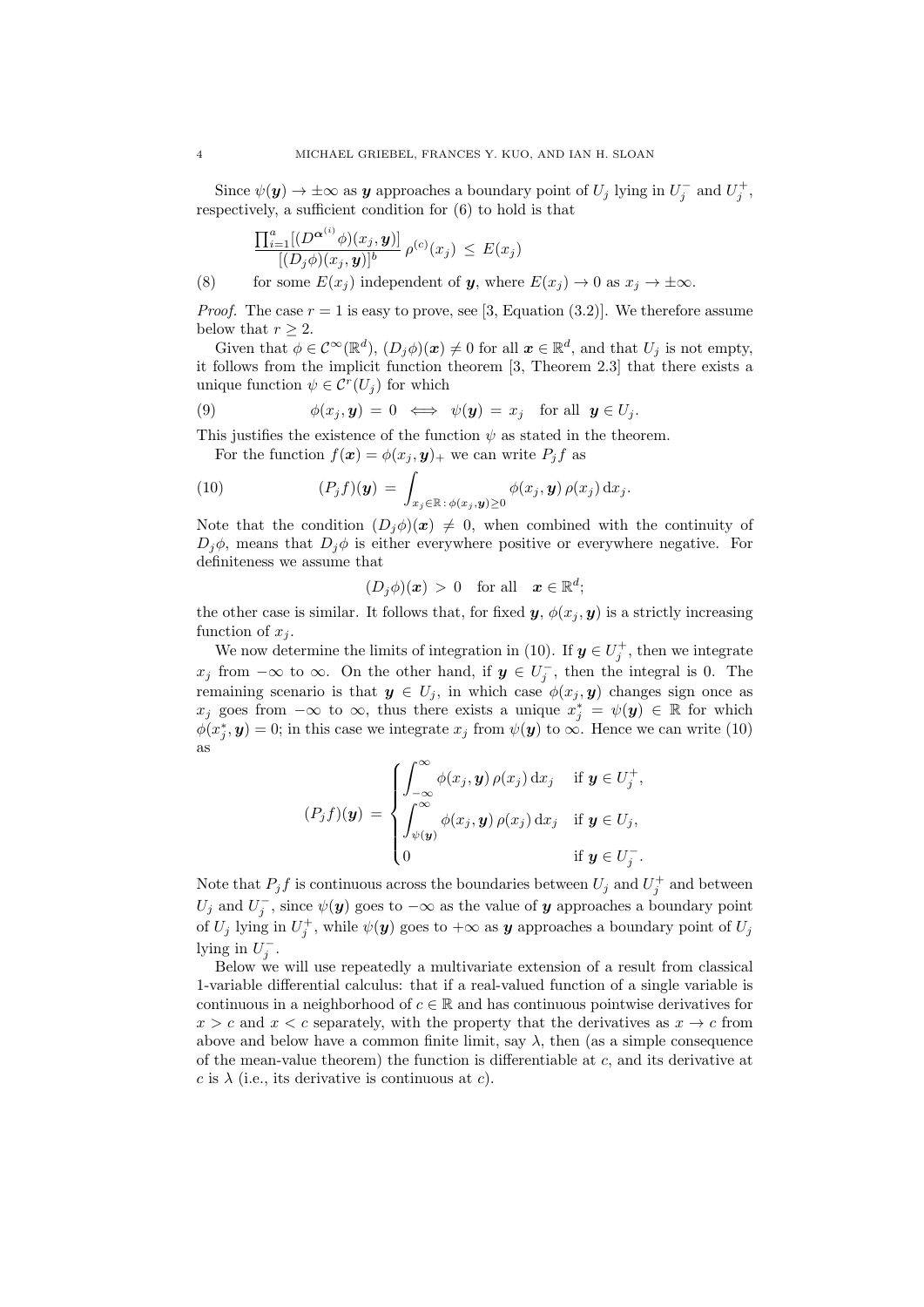Now we differentiate  $P_j f$  with respect to  $x_k$  for any  $k \neq j$ . We obtain from the Leibniz rule in the classical context that for  $y \in U_j$ 

(11) 
$$
(D_k P_j f)(\mathbf{y}) = \int_{\psi(\mathbf{y})}^{\infty} (D_k \phi)(x_j, \mathbf{y}) \rho(x_j) dx_j - \phi(\psi(\mathbf{y}), \mathbf{y}) \cdot \rho(\psi(\mathbf{y})) \cdot (D_k \psi)(\mathbf{y}).
$$

Note that all of the derivatives on the right-hand side of (11) are classical derivatives. The second term on the right-hand side of (11) is zero, since it follows from (9) that  $\phi(\psi(\mathbf{y}), \mathbf{y}) = 0$ . On the other hand, the first term on the right-hand side of (11) is continuous across the boundaries between  $U_j$  and  $U_j^+$  and between  $U_j$  and  $U_j^-$ , because for  $y \in \text{interior}(U_j^+)$  we have  $(D_k P_j f)(y) = \int_{-\infty}^{\infty} (D_k \phi)(x_j, y) \rho(x_j) dx_j$ while for  $y \in \text{interior}(U_j^-)$  we have  $(D_k P_j f)(y) = 0$ . Thus we conclude that  $D_k P_j f$ is continuous across the boundaries between  $U_j$  and  $U_j^+$  and between  $U_j$  and  $U_j^-$ , and therefore that  $P_j f \in C^1(\mathbb{R}^{\mathfrak{D}\setminus\{j\}})$ .

Differentiating again with respect to  $x_{\ell}$  for any  $\ell \neq j$  (allowing the possibility that  $\ell = k$ , we obtain for  $y \in U_j$ 

(12) 
$$
(D_{\ell}D_{k}P_{j}f)(\mathbf{y}) = \int_{\psi(\mathbf{y})}^{\infty} (D_{\ell}D_{k}\phi)(x_{j}, \mathbf{y}) \rho(x_{j}) dx_{j} - (D_{k}\phi)(\psi(\mathbf{y}), \mathbf{y}) \cdot \rho(\psi(\mathbf{y})) \cdot (D_{\ell}\psi)(\mathbf{y}),
$$

and we see from [3, Equation (2.14)] that  $D_{\ell}\psi$  can be substituted by

$$
(D_{\ell}\psi)(\mathbf{y})\,=\,-\frac{(D_{\ell}\phi)(\psi(\mathbf{y}),\mathbf{y})}{(D_{j}\phi)(\psi(\mathbf{y}),\mathbf{y})}.
$$

Note that, unlike the second term in (11), the second term in (12) does *not* vanish in general. Hence we have  $(D_{\ell}D_kP_jf)(y) = \int_{-\infty}^{\infty} (D_{\ell}D_k\phi)(x_j, y) \rho(x_j) dx_j$  for  $y \in$ interior( $U_j^+$ ), while  $(D_\ell D_k P_j f)(y) = 0$  for  $y \in \text{interior}(U_j^-)$ , and by (6) we have

$$
\frac{(D_k \phi)(\psi(\boldsymbol{y}), \boldsymbol{y}) (D_\ell \phi)(\psi(\boldsymbol{y}), \boldsymbol{y})}{(D_j \phi)(\psi(\boldsymbol{y}), \boldsymbol{y})} \rho(\psi(\boldsymbol{y})) \to 0
$$

as  $y \in U_j$  approaches a boundary point of  $U_j$  lying in  $U_j^+$  or  $U_j^-$ . Thus  $D_\ell D_k P_j f$ exists on the boundaries between  $U_j$ ,  $U_j^+$  and  $U_j^-$  and is continuous, and hence  $P_j f \in C^2(\mathbb{R}^{\mathfrak{D}\setminus\{j\}}).$ 

In general, for every multi-index  $\alpha = (\alpha_1, \dots, \alpha_d)$  with  $|\alpha| \leq r$  and  $\alpha_j = 0$ , we claim that  $(D^{\alpha}P_j f)(y) = \int_{-\infty}^{\infty} (D^{\alpha} \phi)(x_j, y) \rho(x_j) dx_j$  if  $y \in \text{interior}(U_j^+)$ , and  $(D^{\alpha}P_j f)(y) = 0$  if  $y \in \text{interior}(U_j^-)$ . On the other hand, for  $y \in U_j$  we claim that

(13) 
$$
(D^{\alpha} P_j f)(\mathbf{y}) = \int_{\psi(\mathbf{y})}^{\infty} (D^{\alpha} \phi)(x_j, \mathbf{y}) \rho(x_j) dx_j + \sum_{m=1}^{M_{|\alpha|}} g_{\alpha,m}(\mathbf{y}),
$$

where  $M_{|\alpha|}$  is a nonnegative integer, and each function  $g_{\alpha,m}$  is of the form (5), with integers  $\beta$ , a, b, c and multi-indices  $\alpha^{(i)}$  satisfying

(14) 
$$
2 \le a \le 2|\alpha|-2
$$
,  $1 \le b \le 2|\alpha|-3$ ,  $0 \le c \le |\alpha|-2$ ,  $|\alpha^{(i)}| \le |\alpha|-1$ .

Moreover,  $D^{\alpha}P_j f$  is continuous across the boundaries between  $U_j$ ,  $U_j^+$  and  $U_j^-$ , given that by (6) each  $g_{\alpha,m}(y) \to 0$  as  $y \in U_j$  approaches a boundary point of *U<sub>j</sub>* lying in  $U_j^+$  or  $U_j^-$ . Since  $\alpha$  is arbitrarily, with  $|\alpha| \leq r$ , this yields that  $P_j f \in C^r(\mathbb{R}^{\mathfrak{D}\setminus\{j\}}).$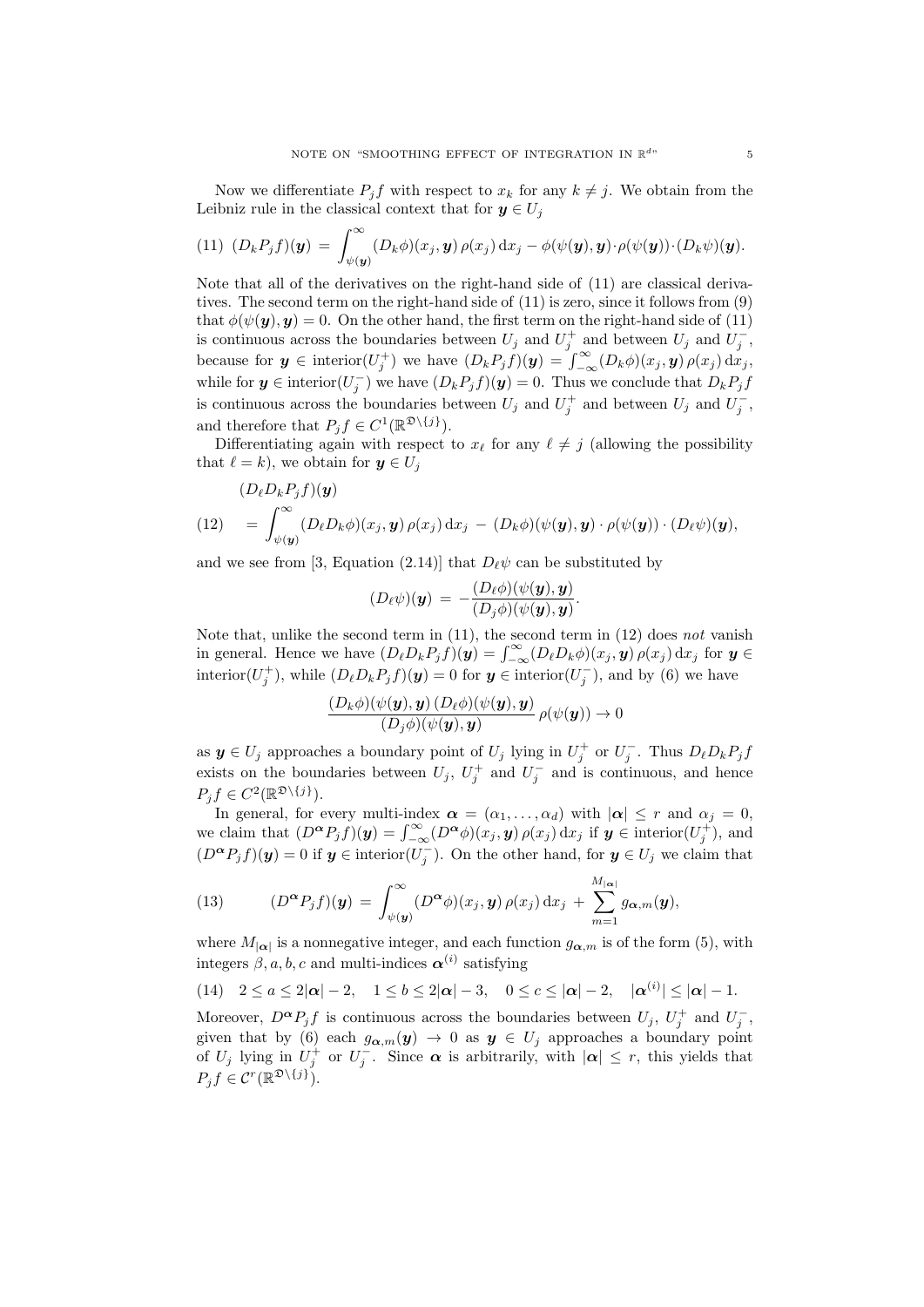We will prove (13)–(14) by induction on  $|\alpha|$ . The case  $|\alpha| = 1$  is shown in (11); there we have  $M_1 = 0$ . The case  $|\alpha| = 2$  is shown in (12); there we have *M*<sub>2</sub> = 1, and the function  $g_{\alpha,1}$  is of the form (5), with  $a = 2, b = 1, c = 0, \beta = 1$ ,  $D^{\alpha^{(1)}} = D_k, D^{\alpha^{(2)}} = D_\ell, \text{ and } |\alpha^{(1)}| = |\alpha^{(2)}| = 1.$ 

To establish the inductive step we now differentiate  $D^{\alpha}P_jf$  once more: for  $\ell \neq j$ we have from (13)

$$
(D_{\ell}D^{\alpha}P_{j}f)(\mathbf{y}) = \int_{\psi(\mathbf{y})}^{\infty} (D_{\ell}D^{\alpha}\phi)(x_{j}, \mathbf{y}) \rho(x_{j}) dx_{j}
$$
  
(15) 
$$
- (D^{\alpha}\phi)(\psi(\mathbf{y}), \mathbf{y}) \cdot \rho(\psi(\mathbf{y})) \cdot (D_{\ell}\psi)(\mathbf{y}) + \sum_{m=1}^{M_{|\alpha|}} (D_{\ell}g_{\alpha,m})(\mathbf{y}).
$$

Clearly the first term in (15) has the desired form. The second term in (15) is of the form (5), with  $a = 2$ ,  $b = 1$ ,  $c = 0$ ,  $\beta = 1$ ,  $|\alpha^{(1)}| = |\alpha|$ , and  $|\alpha^{(2)}| = 1$ . For the remaining terms in (15), we have from (5)

$$
(D_{\ell}g)(\mathbf{y}) = \beta \frac{D_{\ell}(\prod_{i=1}^{a}[(D^{\alpha^{(i)}}\phi)(\psi(\mathbf{y}), \mathbf{y})])}{[(D_{j}\phi)(\psi(\mathbf{y}), \mathbf{y})]^{b}} \rho^{(c)}(\psi(\mathbf{y})) + \beta \frac{\prod_{i=1}^{a}[(D^{\alpha^{(i)}}\phi)(\psi(\mathbf{y}), \mathbf{y})]}{[(D_{j}\phi)(\psi(\mathbf{y}), \mathbf{y})]^{b}} \rho^{(c+1)}(\psi(\mathbf{y})) \cdot (D_{\ell}\psi)(\mathbf{y}) - \beta b \frac{\prod_{i=1}^{a}[(D^{\alpha^{(i)}}\phi)(\psi(\mathbf{y}), \mathbf{y})]}{[(D_{j}\phi)(\psi(\mathbf{y}), \mathbf{y})]^{b+1}} \rho^{(c)}(\psi(\mathbf{y})) - \left[(D_{\ell}D_{j}\phi)(\psi(\mathbf{y}), \mathbf{y}) + (D_{j}D_{j}\phi)(\psi(\mathbf{y}), \mathbf{y}) \cdot (D_{\ell}\psi)(\mathbf{y})\right],
$$

where

$$
D_{\ell}\bigg(\prod_{i=1}^{a}[(D^{\alpha^{(i)}}\phi)(\psi(y), y)]\bigg)
$$
  
= 
$$
\sum_{t=1}^{a} \bigg(\bigg[(D_{\ell}D^{\alpha^{(t)}}\phi)(\psi(y), y) + (D_{j}D^{\alpha^{(t)}}\phi)(\psi(y), y) \cdot (D_{\ell}\psi)(y)\bigg]
$$

$$
\cdot \prod_{\substack{i=1 \ i \neq t}}^{a} (D^{\alpha^{(i)}}\phi)(\psi(y), y)\bigg).
$$

Thus we conclude that  $D_{\ell}g$  is a sum of functions of the form (5), but with *a* increased by at most 2, *b* increased by at most 2, *c* increased by at most 1, *|β|* multiplied by a factor of at most *b*, and with each  $|\alpha^{(i)}|$  increased by at most 1.

Hence,  $D_{\ell}D^{\alpha}P_jf$  consists of the first term in (15), plus a sum of functions of the form  $(5)$ . This completes the induction proof for  $(13)$ – $(14)$ . In particular, the bounds in (14) can be deduced from the induction step.

We are now ready to consider

$$
\int_{\mathbb{R}^{\mathfrak{D}\setminus\{j\}}}|(D^{\alpha}P_jf)(y)|^p \rho_{\mathfrak{D}\setminus\{j\}}(y) \, \mathrm{d}y
$$
\n
$$
(16) \qquad = \int_{U_j^+}|(D^{\alpha}P_jf)(y)|^p \rho_{\mathfrak{D}\setminus\{j\}}(y) \, \mathrm{d}y + \int_{U_j}|(D^{\alpha}P_jf)(y)|^p \rho_{\mathfrak{D}\setminus\{j\}}(y) \, \mathrm{d}y,
$$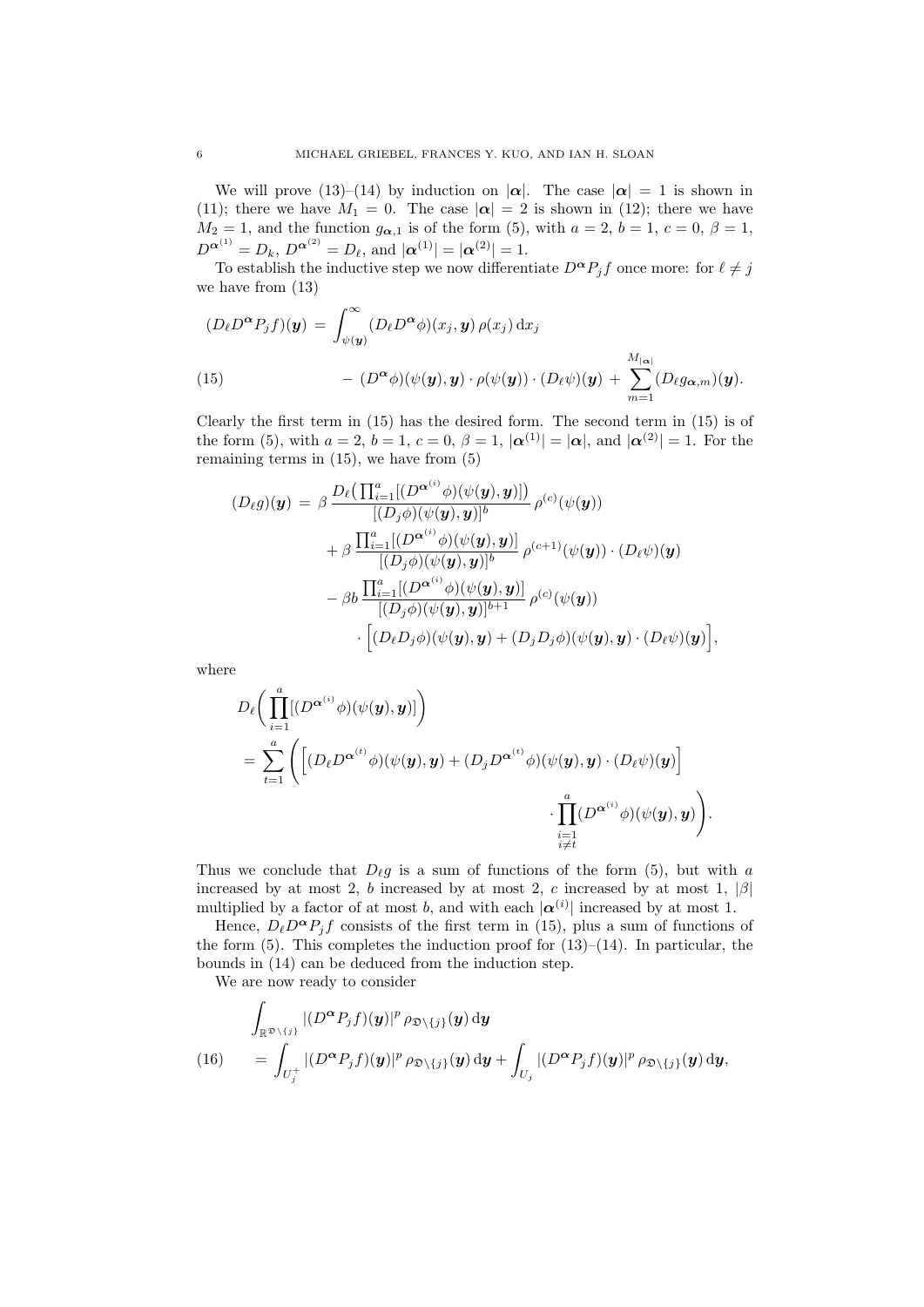where we have split the integral noting that  $U_j$  is open, and the disjoint sets  $U_j^+$ and  $U_j^-$  are closed. Using the special form of  $D^{\alpha}P_j f$  in (13), we have for  $y \in U_j$ 

$$
\begin{split}\n&| (D^{\alpha}P_j f)(\mathbf{y})|^p = \left| \int_{\psi(\mathbf{y})}^{\infty} (D^{\alpha} \phi)(x_j, \mathbf{y}) \rho(x_j) dx_j + \sum_{m=1}^{M_{|\alpha|}} g_{\alpha,m}(\mathbf{y}) \right|^p \\
&\leq \left( \left| \int_{\psi(\mathbf{y})}^{\infty} (D^{\alpha} \phi)(x_j, \mathbf{y}) \rho(x_j) dx_j \right| + \sum_{m=1}^{M_{|\alpha|}} |g_{\alpha,m}(\mathbf{y})| \right)^p \\
&\leq (M_{|\alpha|} + 1)^{p-1} \left( \left| \int_{\psi(\mathbf{y})}^{\infty} (D^{\alpha} \phi)(x_j, \mathbf{y}) \rho(x_j) dx_j \right|^p + \sum_{m=1}^{M_{|\alpha|}} |g_{\alpha,m}(\mathbf{y})|^p \right)^p \\
&\leq (M_{|\alpha|} + 1)^{p-1} \left( \int_{\psi(\mathbf{y})}^{\infty} |(D^{\alpha} \phi)(x_j, \mathbf{y})|^p \rho(x_j) dx_j + \sum_{m=1}^{M_{|\alpha|}} |g_{\alpha,m}(\mathbf{y})|^p \right),\n\end{split}
$$

where in the second to last step we used a generalized mean inequality (see  $[1,$ 3.2.4])

$$
\frac{\sum_{i=1}^{n} a_i}{n} \le \left(\frac{\sum_{i=1}^{n} a_i^p}{n}\right)^{1/p}, \qquad a_i \ge 0, \quad p \in [1, \infty),
$$

and in the last step we used Hölder's inequality as in  $[3,$  Equation  $(2.11)$ ]. Thus using (16) we find

$$
\int_{\mathbb{R}^{\mathfrak{D}\setminus\{j\}}}|(D^{\boldsymbol{\alpha}}P_jf)(\boldsymbol{y})|^p \,\rho_{\mathfrak{D}\setminus\{j\}}(\boldsymbol{y})\,\mathrm{d}\boldsymbol{y} \leq \int_{\mathbb{R}^d}|(D^{\boldsymbol{\alpha}}\phi)(\boldsymbol{x})|^p\rho_d(\boldsymbol{x})\,\mathrm{d}\boldsymbol{x} + (M_{|\boldsymbol{\alpha}|}+1)^{p-1}\Bigg(\int_{\mathbb{R}^d}|(D^{\boldsymbol{\alpha}}\phi)(\boldsymbol{x})|^p\rho_d(\boldsymbol{x})\,\mathrm{d}\boldsymbol{x} + \sum_{m=1}^{M_{|\boldsymbol{\alpha}|}}\int_{U_j}|g_{\boldsymbol{\alpha},m}(\boldsymbol{y})|^p\rho_{\mathfrak{D}\setminus\{j\}}(\boldsymbol{y})\,\mathrm{d}\boldsymbol{y}\Bigg),
$$

which is finite, since  $\phi \in \mathcal{W}_{d,p,\rho_d}^r$  and each integral involving  $g_{\alpha,m}$  is finite due to the condition (7). This proves that  $P_j f \in \mathcal{W}^r_{\mathfrak{D}\setminus\{j\},p,\rho_{\mathfrak{D}\setminus\{j\}}}$  as claimed.

In the following theorem, the property  $(D_j \phi)(x) \neq 0$  for all  $x \in \mathbb{R}^d$  and the conditions (6) and (7) are assumed to hold for all *j* in a subset  $z \subseteq \mathfrak{D}$ . In the best case  $z = \mathcal{D}$ , we see that smoothing occurs for all ANOVA terms except for the term with the highest order. The proof follows that of [3, Theorem 3.2], but ∑ makes use of the new theorem above. It is based on the explicit formula  $f_{\mathbf{u}} =$ **v***⊆***u** (*−*1)*<sup>|</sup>***u***|−|***v***<sup>|</sup>P*<sup>D</sup>*\***<sup>v</sup>***f*, see [3, Equation (2.3)].

**Theorem 2.** *Let*  $r \geq 1$ *,*  $p \in [1, \infty)$ *, and*  $\rho \in C^{\infty}(\mathbb{R})$  *be a strictly positive probability density function. Let* **z** *be a non-empty subset of* D*, and let*

$$
f(\boldsymbol{x}) = \phi(\boldsymbol{x})_+, \quad \text{with} \quad \begin{cases} \phi \in \mathcal{W}_{d,p,\rho_d}^r \cap \mathcal{C}^{\infty}(\mathbb{R}^d), \\ (D_j \phi)(\boldsymbol{x}) \neq 0 \quad \text{for all } j \in \mathbf{z} \text{ and all } \boldsymbol{x} \in \mathbb{R}^d, \\ (6) \text{ and } (7) \text{ hold for all } j \in \mathbf{z}. \end{cases}
$$

*Then*  $f \in W_{d,p,\rho_d}^1 \cap C(\mathbb{R}^d)$ *, and the ANOVA terms of*  $f$  *satisfy* 

$$
f_{\mathbf{u}} \in \begin{cases} \mathcal{W}_{\mathbf{u},p,\rho_{\mathbf{u}}}^1 & \text{if } \mathbf{z} \subseteq \mathbf{u}, \\ \mathcal{W}_{\mathbf{u},p,\rho_{\mathbf{u}}}^r & \text{if } \mathbf{z} \not\subseteq \mathbf{u}, \end{cases} \quad \text{for all } \mathbf{u} \subseteq \mathfrak{D}.
$$